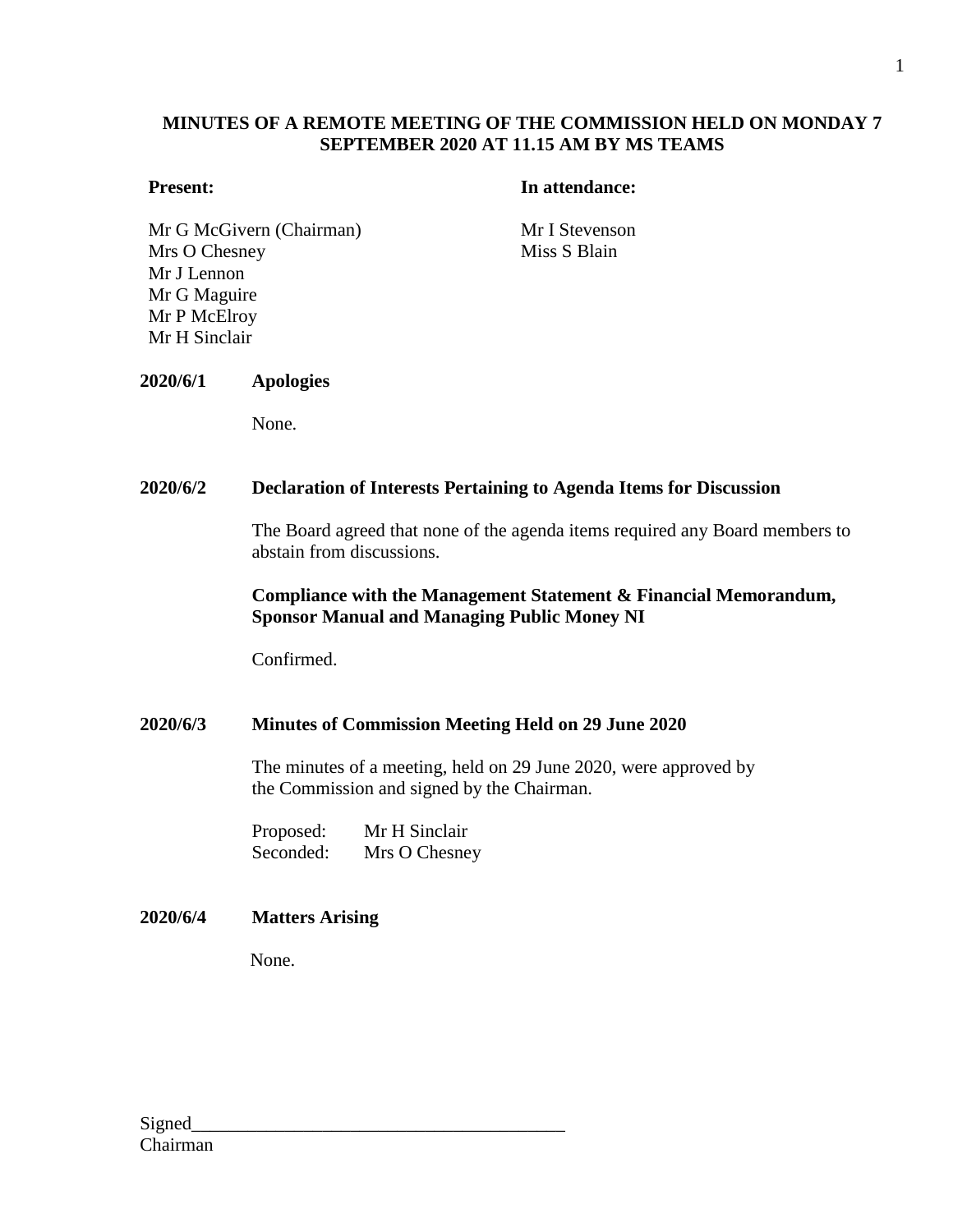# **2020/6/5 Minutes of Joint DAERA/LMC Board Meeting held on Thursday 9 th July 2020**

# **Development of LMC views on green growth**

The Board discussed how to respond to DAERA's request to provide a paper on the Green Growth agenda. LMC recognised the need to engage with its stakeholders to develop an industry-wide response.

**Action Point:** The Chief Executive will discuss the Green Growth issue with NIMEA and UFU. They will work towards an agreed paper to set out the broad agenda, areas to be considered and some proposals which will be forwarded to DAERA.

#### **2020/6/6 Correspondence**

# **Letter of thanks from UFU**

Noted and welcomed

# **Letter from UFU & NIMEA re Irish Grass Fed Beef PGI**

The Board considered the letter from UFU & NIMEA and felt it important for LMC to issue a measured and balanced public statement on the issue.

**Action Point:** The Chief Executive will meet with NIMEA and UFU on 8 September 2020 to discuss LMC's response to their correspondence.

#### **Letter from NI Farm Groups**

**Action Point:** The Chief Executive will reply to the letter and offer to arrange a remote meeting with the representatives from NI Farm Groups.

*Withheld – commercially sensitive*

#### **2020/6/7 Chairman's Report**

The Chairman commented on a number of current issues affecting LMC and the red meat industry.

The food processing sector in Northern Ireland successfully continuing to operate during Covid-19. The pandemic has shown how important agriculture is to NI.

2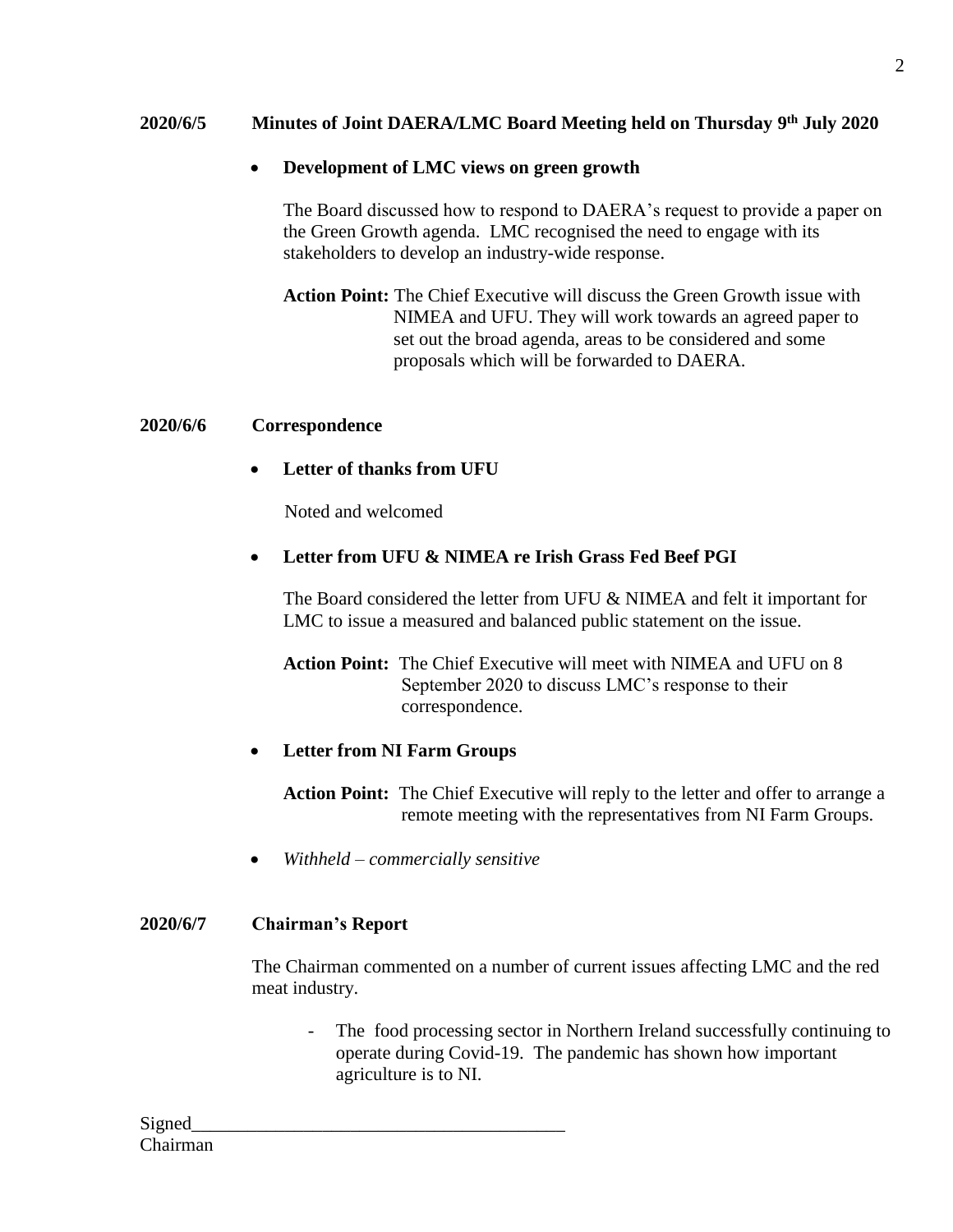- Recent rhetoric over Brexit has been unsettling.
- Mr P McElroy's Board membership has been extended to end of January 2021.
- The quarterly LMC section reports highlight how much of LMC's activities have been continuing during the Covid-19 restrictions. He and the Board commended the staff for their continuing hard work.
- Mr S McMenamin, LMC Economist, has tendered his resignation. The Board wished him well in his new employment. *Withheld – commercially sensitive.*

# **2020/6/8 Chief Executive's Report**

In advance of the meeting the Chief Executive had circulated a report relating to this section of the meeting.

# **Covid-19 Developments**

The Chief Executive updated the Board on the current office arrangements with the office being open 3 days a week from 7 September 2020. On-farm FQAS inspections have been running smoothly since their resumption on 8 June 2020 after a period of deferment.

*Withheld – commercially sensitive*

# **Brexit**

With the end of the Brexit transition period fast approaching a significant amount of industry attention is being given to what arrangements are going to be in place from  $1<sup>st</sup>$ January 2021 and how they will work in practice on the ground. An important white paper consultation on UK Internal Market proposals was conducted by the Department for Business Energy and Industrial Strategy (BEIS) during the first half of August and LMC sponsored a request from NIMEA to get some specialist input in the preparation of a detailed response to this consultation.

# **New Decade New Approach**

DoF had engaged with DAERA to gather factual background information on each of it's ALB's and LMC provided some detailed input to DAERA on LMC's functions, activities and achievements to help with that data gathering exercise. A copy of the submission to DAERA is provided for the information of the Board. Nothing further has been heard about the DoF review since this exercise in early July.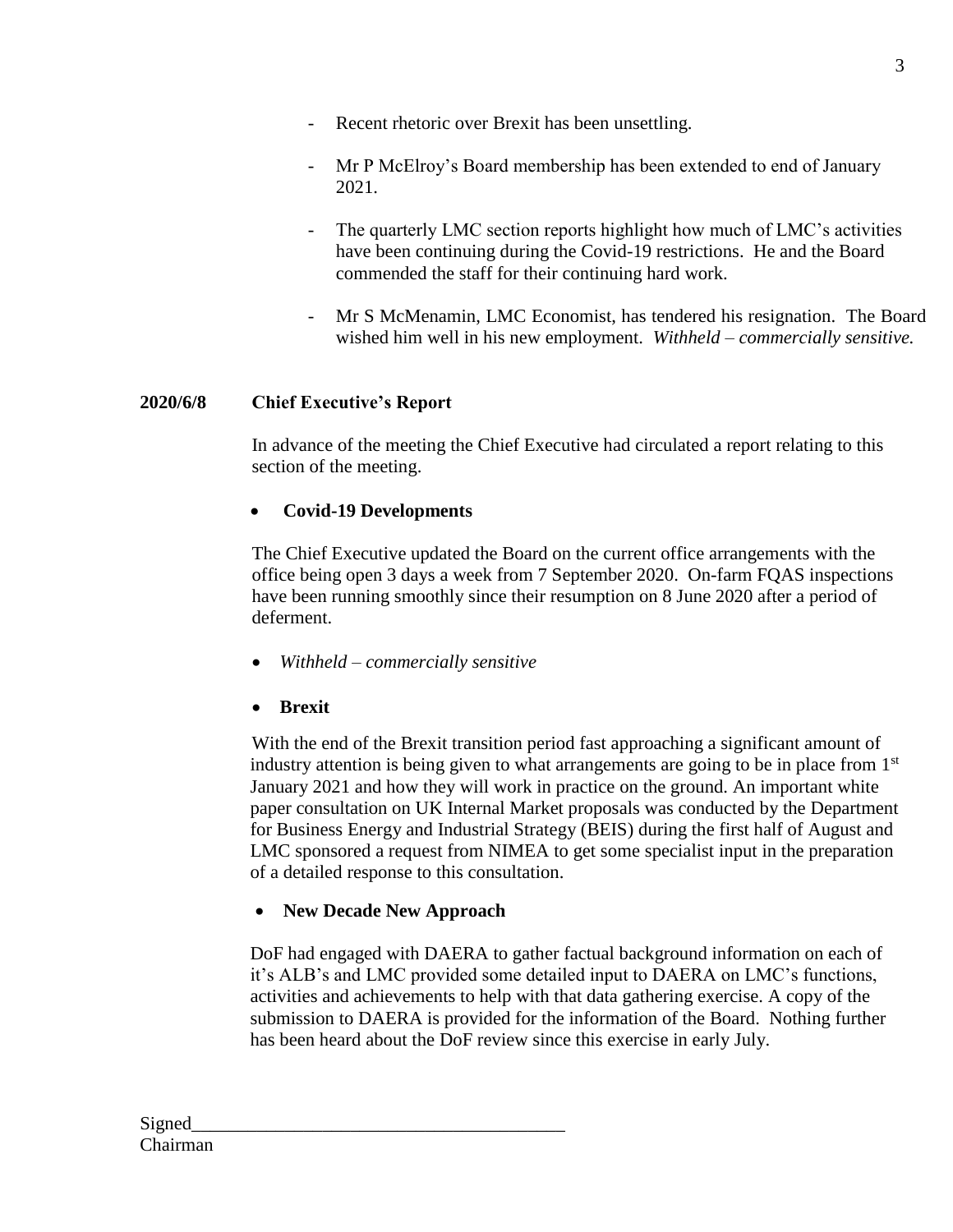# **Financials**

The LMC Business plan and Budget for 2020/21 have still to be formally approved by DAERA but LMC is working to these plans and budgets pending their formal approval by the DAERA Minister. Approval of all organisational business plans have been delayed this year as a consequence of Covid-19.

# **2020/6/9 LMC Strategy Development**

#### *Withheld – commercially sensitive*

 **Action Point:** The Board was content that the strategic priorities identified at the LMC Board and Senior Management Team Workshop in Greenmount on 3<sup>rd</sup> March 2020 are still the right drivers for LMC Strategy and that the proposed structure aligned well with these. *Withheld – commercially sensitive.*

#### **2020/6/10 Suckler Beef and Sheep Policy Framework Study**

The Chairman and Chief Executive updated the Board on current progress of the study. The draft report had been circulated to NIMEA and UFU and if agreement can be reached, between all participants, on the proposed framework document it will be submitted to the Minister as a joint industry position on well considered options for new support schemes for beef and sheep as the future agricultural policy for Northern Ireland is developed by DAERA.

#### **2020/6/11 Risk Management/Health & Safety**

The ARAC Chairman provided a verbal report to the Board on the meeting held on 7 September 2020.

**Action Point:** Draft minutes of ARAC meeting will be circulated at the next Board meeting.

#### **Draft Risk Register**

The Board considered the draft risk register.

**Action Point:** The Board approved the draft risk register.